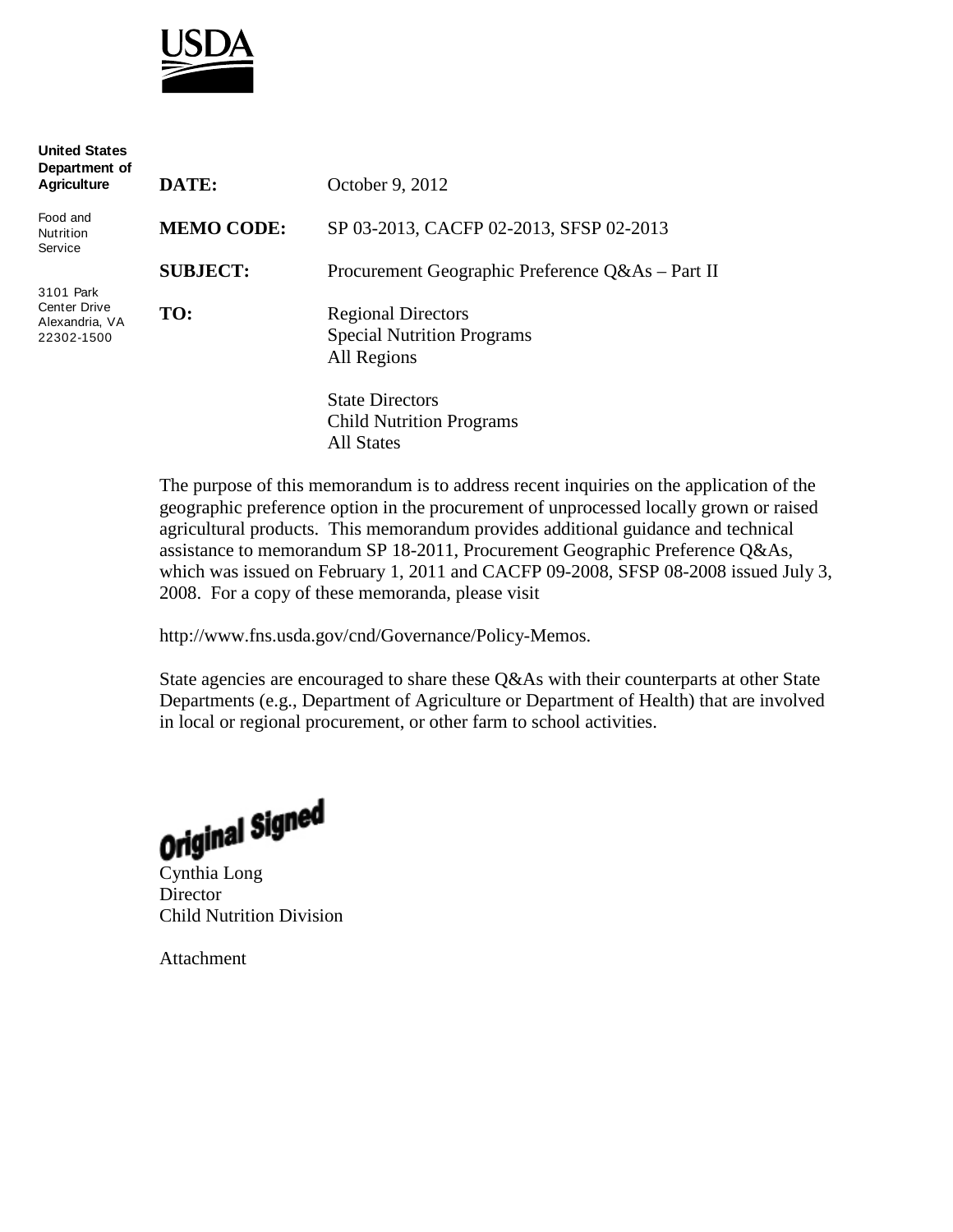## **Procurement Threshold**

**Q1:** Has the small purchase threshold been changed from \$100,000 to \$150,000?

**A:** Yes, the federal small purchase threshold has been changed to \$150,000. The Federal Office of Management and Budget (OMB) will publish federal regulations for review and comment by the general public later this year. Pursuant to U.S. Department of Agriculture regulations at 7 CFR Part 3016.36(d), at this time, the new federal small purchase threshold of \$150,000 may be used for Child Nutrition Program procurements. State and local agencies may set a lower small purchase threshold and thereby impose more restrictive procurement procedures as authorized by 7 CFR §3016.36(a), §3016.37(a), and §3016.60(a). Therefore, all State and local procurement requirements still apply.

## **Geographic Preference**

**Q2:** May a State mandate or otherwise require that a school food authority (SFA)/institution/sponsor **cannot** use the geographic preference procurement option?

**A:** No. Any SFA/ institution/sponsor participating in the Federal CNPs has the option to apply a geographic preference when procuring unprocessed, locally grown or raised agricultural products. States may not prohibit use of the geographic preference procurement option.

As noted in the initial implementing memorandum, SP 30-2008, Applying Geographic Preferences in Procurements for the Child Nutrition Programs, "[t]he institution responsible for the procurement has the discretion to determine whether and how a geographic preference meets its needs." This is also further outlined in the final rule, Geographic Preference Option for the Procurement of Unprocessed Agricultural Products in Child Nutrition Programs [\(http://www.fns.usda.gov/cnd/Governance/regulations/2011-04-22.pdf\).](http://www.fns.usda.gov/cnd/Governance/regulations/2011-04-22.pdf))

**Q3:** May a State or other local government entity require the use of a specific definition for local when applying the geographic preference procurement option?

**A:** No. As noted above, and stated in Q12 of Policy Memorandum SP 18-2011, the geographic preference regulation states that only the SFA, or State agency (SA) making purchases on behalf of the SFA, can determine the definition of local. Thus, any attempted restriction to make decisions regarding how to define local for purposes of the geographic preference procurement option would be inconsistent with Federal law and unallowable.

We understand that many state and/or local governments have adopted buy local programs that may include definitions of local such as "within the state" or "within the county." An SFA/institution/sponsor electing to use its federally conferred option to indicate a geographic preference when sourcing food for the meal program **is under no obligation** to adopt any definition for local that might be in existence in its local area.

An SFA/institution/sponsor operating in a state with state laws designed to encourage buying of products grown within the state may **elect** to use a "within the state" definition, but again, is under no obligation to do so. The choice of which definition to use, if any at all, rests solely with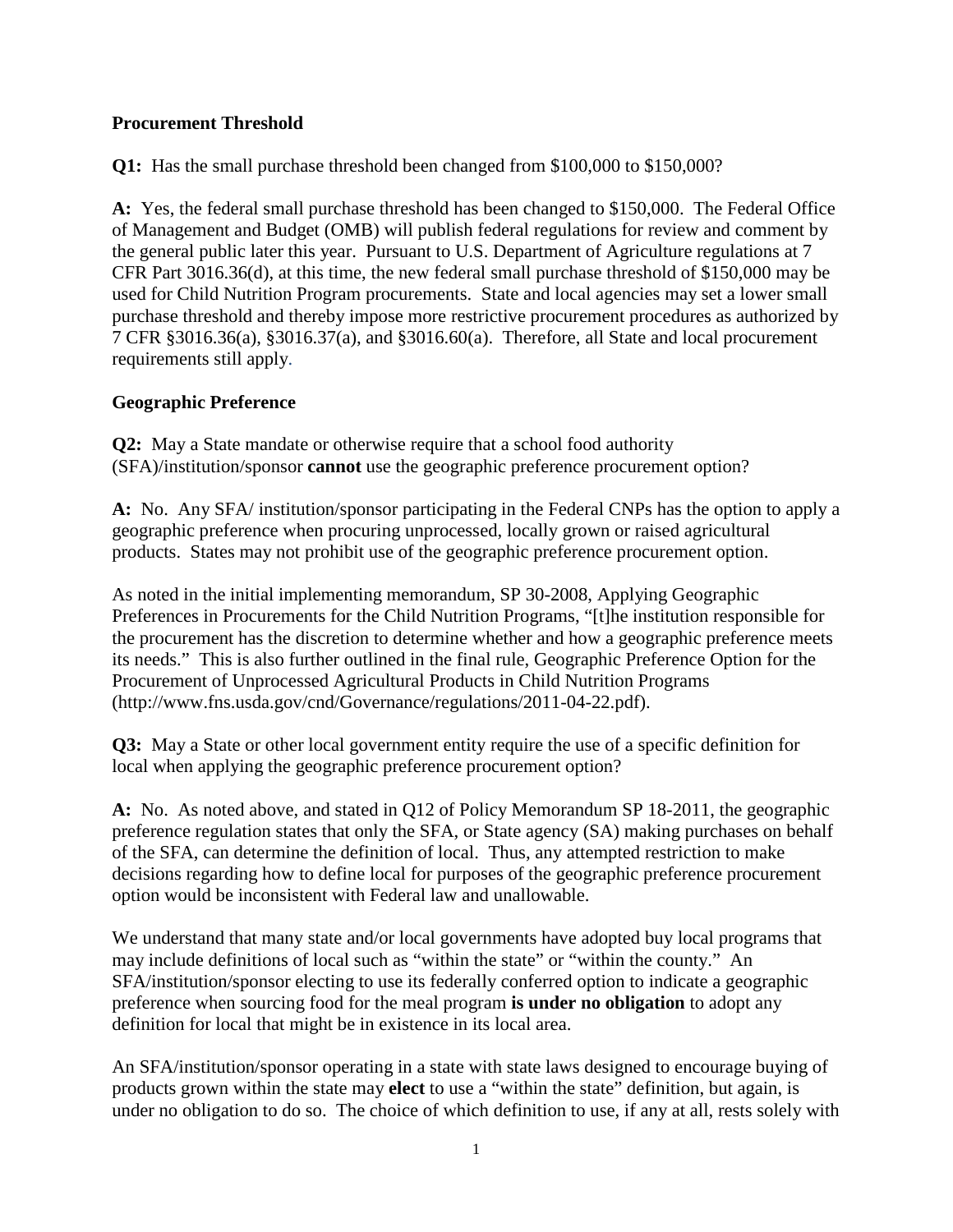the entity making purchases. The choice by an entity or SA undertaking procurement on behalf of one or more entities has primacy.

**Q4:** My state has "buy within the state" legislation. I understand I can define local on my own terms for purposes of procuring unprocessed locally grown or raised agricultural products. My location is on the state border and thus I typically buy products from the neighboring state and consider those products to be local. I would like to honor the state preference for products grown within the state, while also giving preference to the products that are local in my area. How might I do this?

**A:** There are a variety of options which may be explored. One consideration is the use of a tiered approach in a procurement preference - for instance, awarding 5 extra points to vendors with products grown within the state, while awarding 8 extra points to vendors with products grown within 150 miles.

**Q5:** I know the geographic preference rule does not mandate a specific definition for local but, are some methods better than others?

**A:** No. There is no one best method. Politically defined areas such as "within the county" or "within the state" may be used. Also, a definition of local may include more than one state (i.e., Georgia, Alabama, and Florida) or discrete parts of several states (i.e., specific counties in southwest Washington, specific counties in northeast Oregon, and specific counties in Idaho). Furthermore, local may be defined using a mileage range such as "within 150 miles" or "within 400 miles" of a specified location. Regardless of which definition is used, ensure that the definition of local does not restrict free and open competition in such a way that only one or two respondents meet the definition.

**Q6:** Is there one best method of providing preference (i.e., advantage) to meet a geographic preference definition?

**A:** No. The regulations are not prescriptive. For example, a point system, percentage based system, or a different system may be used. There is no set method. The solicitation must clearly define and describe the evaluation criteria of award to be used and then ensure the method does not unreasonably limit free and open competition. If questions arise about methodology, contact the FNS Regional Office.

**Q7:** What is considered an unreasonable limit on competition?

**A:** An unreasonable limit on competition is one which has an adverse impact on or restricts free and open competition. It limits the ability of an SFA/institution/sponsor, or SA acting on its behalf, to procure the best products for use in the CNPs. For example, indicating a preference for products grown within 5 miles when only one farm meets that definition, would be considered an unreasonable limit on competition. However, if 100 farms meet that definition, the preference would not result in an unreasonable limit on competition. The entity or SA acting on its behalf, has to use their best judgment.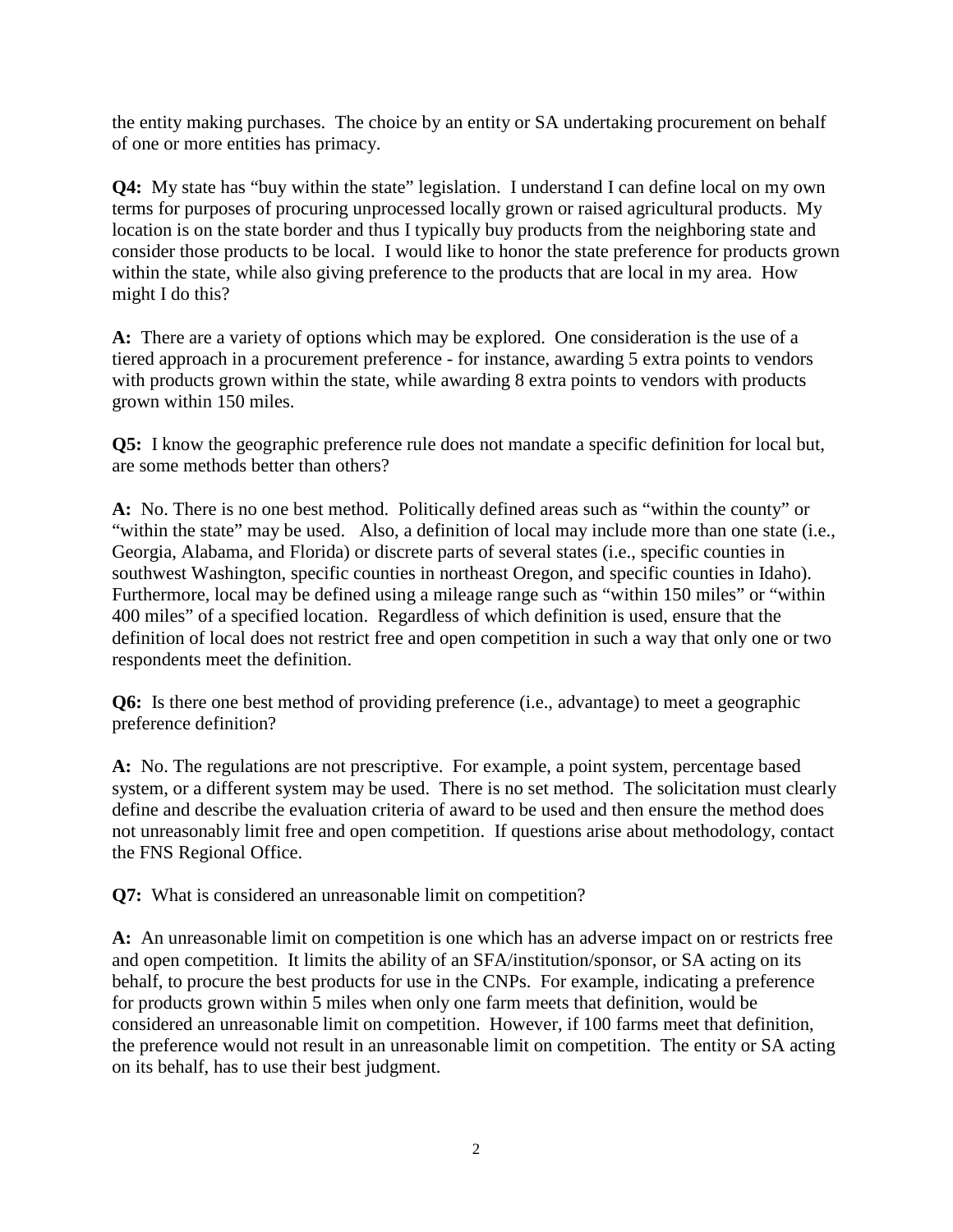**Q8:** Can USDA provide a list of the types of products to which a geographic preference can be applied?

**A:** Geographic preference can be applied to a wide array of products provided those products meet the definition of unprocessed or minimally processed at 7 CFR Part 210.21 (g)(2). Allowable products include, but are not limited to:

- Fruits;
- Vegetables;
- Meats (Including fresh or unprocessed frozen products and formed products, such as patties, that contain no additives or fillers.);
- Fish (Including whole, form, filets or nuggets that contain no additives or fillers.);
- Poultry (Including whole, form, or various cuts.);
- Dairy (Please note that while unflavored fluid milk is allowed, flavored milk or any processed dairy products such as yogurt, cheeses, etc. is not allowed.);
- Eggs; and
- Grains (Including quinoa, rice, barley, etc. in whole form and other grains in ground form such as flour.)

**Q9:** How would an SFA/institution/sponsor determine if milk is considered "local"?

**A:** The final rule on geographic preference speaks to locally grown and raised agricultural products, which means that a farm animal must be raised locally and fruits and vegetables must be grown locally. With respect to milk, "local" milk must be from dairy cows that are milked and reside in the "local" geographic area. "Local" may also be defined to mean that pasteurization must take place locally. (Please note that the geographic preference rule does not apply to fluid milk products that contain additives, such as chocolate or strawberry flavored milks, nor any processed dairy products such as cheese, yogurt, etc.)

**Q10:** How would an SFA/institution/sponsor determine if meat products are considered "local"?

**A:** The geographic preference procurement option may state that farm animals need to be raised in a certain geographic area. (Please note that the geographic preference rule does not apply to any meat products that have been cooked, heated, canned or that have any additives. It does apply to fresh and frozen meats, ground meats, and even formed meat patties provided there are no additives in any of these meat products.)

**Q11:** How would an SFA/institution/sponsor determine if fish products are considered "local"?

**A:** The geographic preference procurement option may state that fish need to be caught or, in the case of aquaculture, raised in a certain geographic area. (Please note that the geographic preference rule does not apply to any seafood products that have been cooked, heated, canned or that have any additives. It does apply to fresh and frozen fish, including fish filets.)

**Q12:** I understand that the definition of unprocessed and minimally processed excludes valueadded items such as chili, salsa, and soup but can the geographic preference procurement option help me in finding local sources of these items?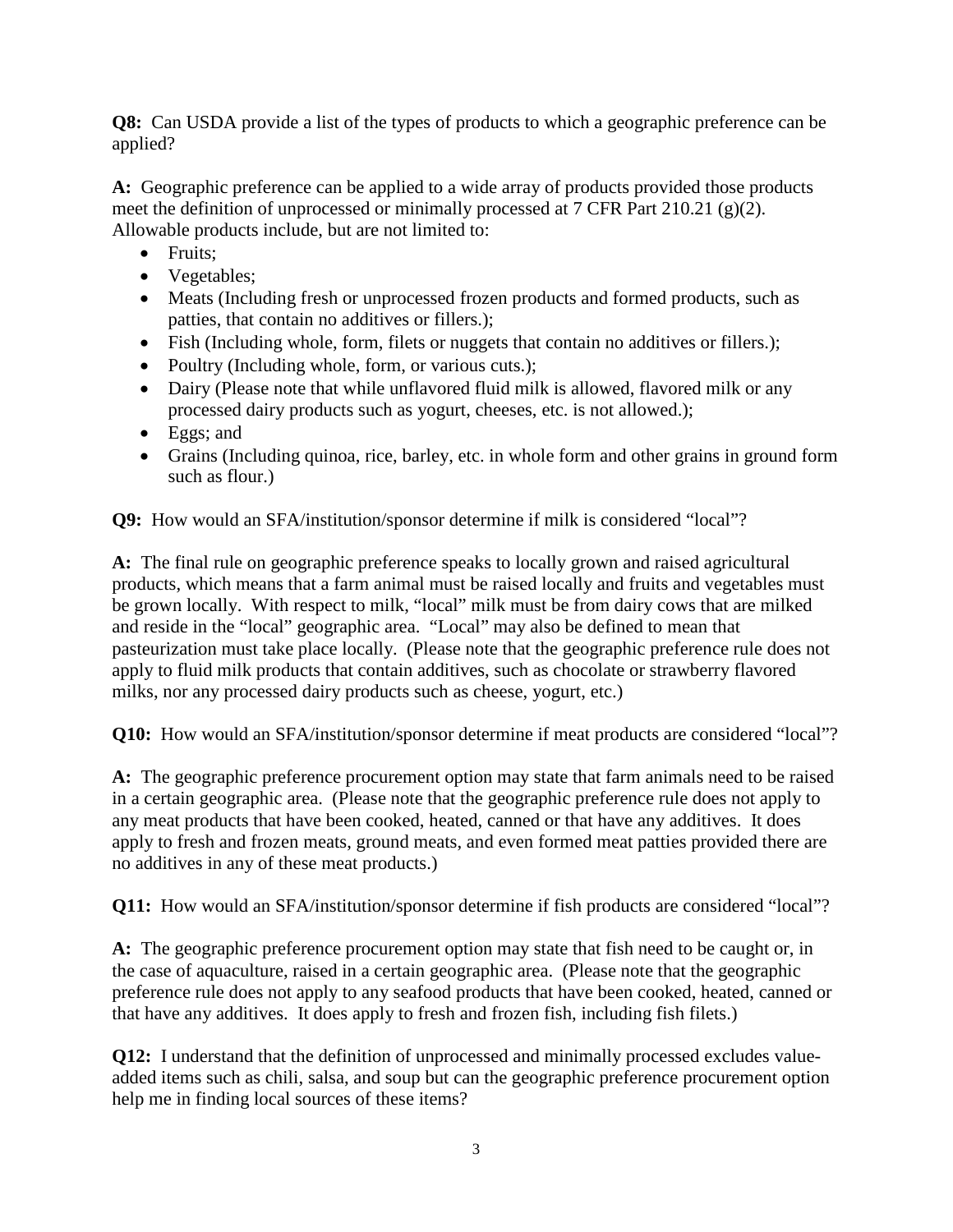**A:** The geographic preference procurement option can be used in sourcing the raw ingredients. An SFA/institution/sponsor, or SA acting on its behalf, could use the geographic preference procurement option, for example, to procure local tomatoes and onions for tomato sauce. The entity could make the tomato sauce itself or it could procure a processor that would use the items the SFA/institution/sponsor sourced locally to make the tomato sauce. The geographic preference procurement option may not be used when selecting a vendor to process the locally sourced items. However, an SFA/institution/sponsor, or SA acting on its behalf, may use a competitive procurement and include in its solicitation documents a requirement that the processor use only the raw ingredients provided (i.e., the local ones procured using the geographic preference procurement option).

**Q13:** If an SFA/institution/sponsor, or SA acting on its behalf, goes through the formal procurement process (i.e., procurement valued over the Federal, State or local small purchase threshold), can the contract be awarded to a farmer that did not respond to the solicitation, if the cost of certain products from that farmer is lower?

**A:** No. In the situation described above, the entity conducted the formal procurement process and the farmer did not respond to the formal solicitation; therefore, the bid cannot be awarded to a nonresponsive bidder/farmer who did not participate in the competition. Scoring of bids/proposals must be based on the solicitation issued and the responses received. The contract must be awarded to the winning bidder/respondent which allows the direct purchase from that entity.

**Q14:** Does FNS have a prototype solicitation or contract specifically created for the procurement of unprocessed locally grown or raised agricultural products?

**A:** No. Because State procurement requirements can be more restrictive than Federal procurement requirements, and often vary from State to State, prototypes are generally developed at the SA level. (Note: While it is the case that SFAs/institutions/sponsors will need to follow their State procurement requirements in addition to Federal procurement requirements, as noted above, there is no situation in which State laws or regulations may dictate how local is defined for purposes of procuring locally grown and raised agricultural products.)

**Q15:** If an SFA/institution/sponsor, or SA acting on its behalf, awards a main produce contract, can the entity reserve the right to do individual competitive procurement of certain local, seasonal produce items?

**A:** Yes, as long as the entity issues a solicitation and executes a main produce contract that reserves such a right. The entity needs to think through issues of this nature prior to issuing a solicitation for a main produce distributor. A review of USDA's web-based procurement training available online through the University of Mississippi's National Food Service Management Institute (NFSMI) is advised. A direct link to the training can be found at http://www.nfsmi.org/Templates/TemplateDefault.aspx?qs=cElEPTEzNQ. *State Agency Guidance on Procurement*, Topic 1 and 2, are currently available for free to the public and provide general information on drafting solicitations and contracts.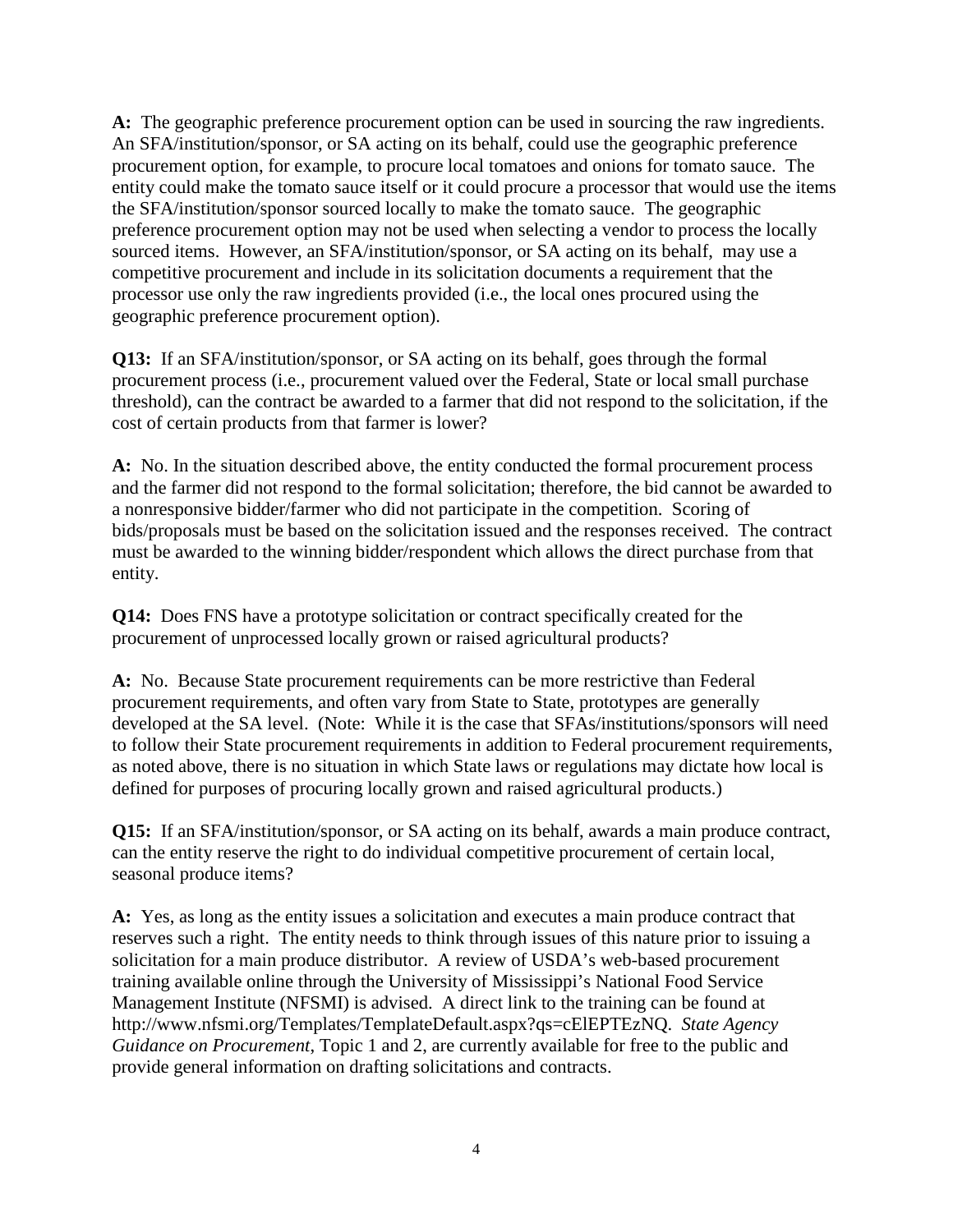**Q16:** I'd like to support small farmers. Is it appropriate to divide a procurement into smaller quantities in order to allow participation by small, minority, or women-owned farms?

**A:** Yes, per USDA regulations at 7 CFR Part 3016.36(e)(iii).

**Q17:** What is the role of a procurement agent in the application of the geographic preference procurement option?

**A:** An SFA/institution/sponsor may procure the services of an entity to act as a procurement agent to purchase food and other products used in the CNPs on behalf of the entity. The procurement agent is required by Federal regulations to include in the solicitation and resulting contract a clear statement requiring the procurement agent to follow all Federal procurement regulations. The procurement agent would apply the geographic preference procurement option in the same manner as the SFA/institution/sponsor.

**Q18:** Can an SFA/institution/sponsor enter into forward contracts with local producers in advance of the season?

**A:** A forward contract is generally understood to involve a contract between two parties to buy or sell products at a specified time in the future at a price agreed upon today. Entering into a forward contract with local producers in advance of the season may pose risk as farmers may experience crop loss due to outside elements such as weather or infestation. An SFA/institution/sponsor is the steward of the nonprofit school food service account; and must ensure that all costs are reasonable, necessary, and allocable. Thus, careful consideration must be given to such contracts and the potential risk weighed against the benefit. Additionally, the entity needs to ensure that the farmer is capable of providing substitutions that are meaningful in the event of crop failure and to incorporate language into the contract affording meaningful substitutions or a return on the original financial investment.

**Q19:** Can an SFA/institution/sponsor participate in a Community Supported Agriculture program (CSA)? For example: A contract with a local farm pays \$2,000 for produce in advance in the early spring when the farmer needs the "seed money." By paying in advance, the entity shares in the harvest all season, but also shares the risks of bad weather, oversupply or crop failure with the farmer.

**A:** Yes, there may be instances where participation in a CSA program is reasonable; however, in general FNS does not recommend such. Pursuant to Federal regulations, an entity is the steward of the nonprofit food service account and must ensure that all costs charged are reasonable, necessary, and allocable for CNP purposes. Participating in a CSA may not be a prudent or reasonable way of spending these limited funds given there is often no guarantee that benefit will be derived from the expenditure (i.e., there may be a crop loss). Additionally, in a CSA model, there is no guarantee the funds provided to the CSA/farmer will generate the desired quantity needed to service the CNPs or justify the cost. In addition, due to the nature of a CSA (i.e., contributions are made prior to harvest and there is no guarantee of the desired product at the desired quantity), it would be difficult to compare bidders to written specifications under both formal and informal procurement methods.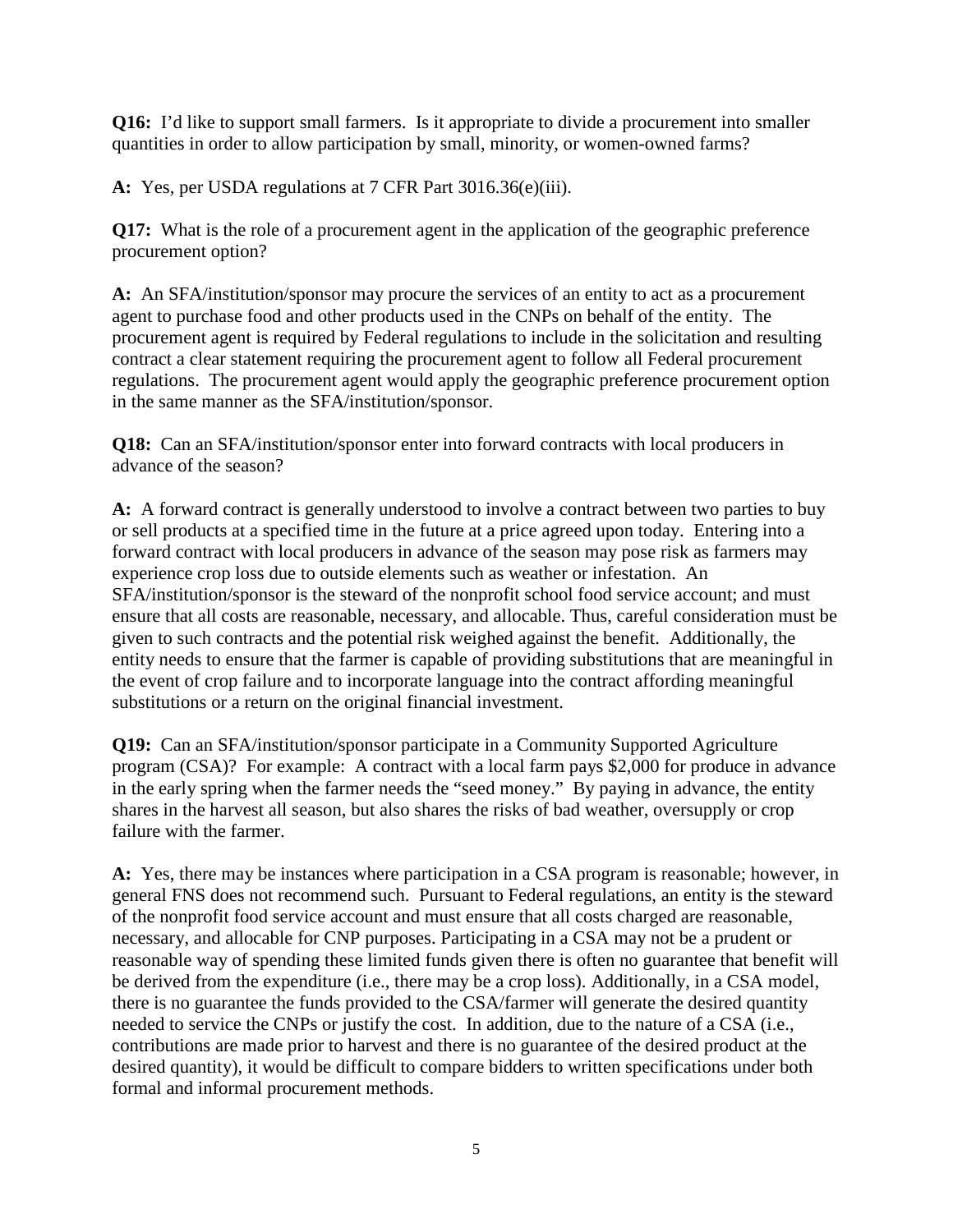**Q20:** Can an SFA/institution/sponsor issue a solicitation that includes specifications related to qualitative factors (i.e., freshness, ripeness, time elapsed between harvest and delivery, etc.) in addition to preferences related to geographic location?

**A:** Yes, specifications may be written for a wide variety of qualitative factors designed to complement a preference for local products. These factors could be provided as either required specifications or preferred specifications. These factors may include, but are not limited to:

- Freshness:
- Ripeness; and
- Time elapsed between harvest and delivery.

The entity will need to determine whether specifications of this nature unreasonably limit competition. Before issuing a solicitation, the entity should do proper forecasting which involves a survey of the market. This will help the entity determine if specifications of this nature unreasonably limit competition prior to issuing a solicitation.

**Q21:** Can an SFA/institution/sponsor issue a solicitation that includes specifications related to agricultural practices, (i.e., organic or no-spray) and preferences related to geographic location?

**A:** Product practices can be included as specifications as long as doing such does not unnecessarily limit competition. However, geographic preference may not be provided to such specifications as they are not geographic in nature, rather they are attributes of a product.

**Q22:** Can an SFA/institution/sponsor, or SA acting on its behalf, utilize the geographic preference procurement option when using the informal procurement method (i.e., procurement valued under the Federal, State or local small purchase threshold)?

**A:** Yes, however, the entity must clearly describe the manner in which the geographic preference will be applied within the written specifications.

**Q23:** Can an SFA/institution/sponsor procure unprocessed locally grown or raised products at a farmers market?

**A:** An entity may generally be able to procure unprocessed locally grown or raised products at a farmers market through the informal procurement method (i.e., procurement valued under the Federal, State or local small purchase threshold). Though procurements conducted using the federal small purchase threshold follow a less rigorous process than the formal methods of sealed bidding or competitive negotiation, competition is still required. The entity must draft specifications in writing and ensure that the sources it contacts, including a vendor at the farmers market, provide the type of products described in the specifications in the specified quantity. For example, the entity may compare three sources at the farmers market for cherry tomatoes or contact two sources outside of the farmers market for cherry tomatoes and then compare source(s) at the farmers market providing the same product as described within the written product specifications.

**Q24:** Can an SFA/institution/sponsor use market reports to obtain quotes in an informal procurement?